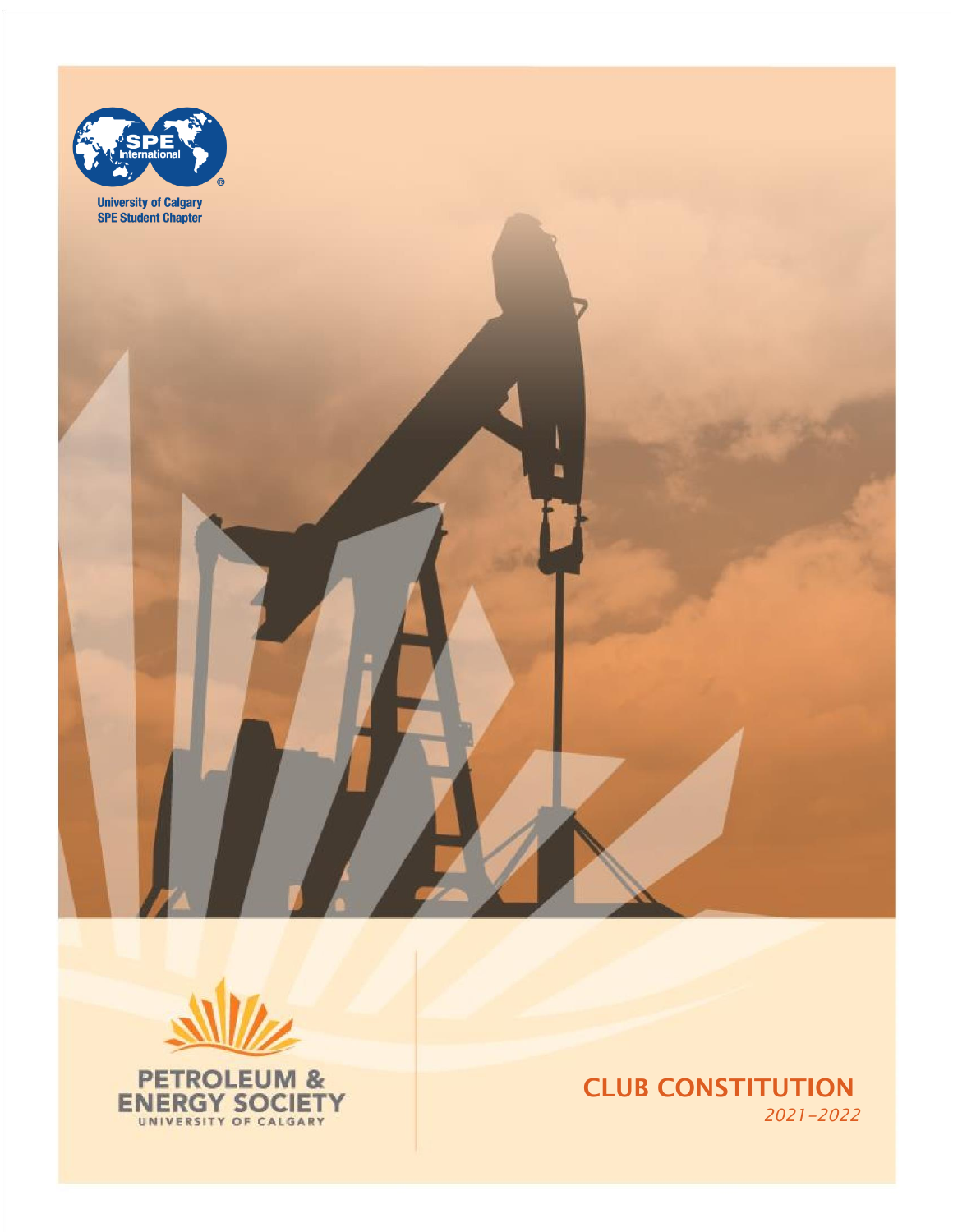#### CLUB CONSTITUTION *202*1-2022





| Mandate                                          |
|--------------------------------------------------|
| Metrics<br>$\bullet$                             |
| Vision                                           |
| Values, Beliefs and Organizational Culture       |
|                                                  |
| Club Requirements<br>$\bullet$                   |
| Membership Entitlement                           |
|                                                  |
|                                                  |
| Council Members                                  |
| <b>Advisory Committee</b><br>$\bullet$           |
| <b>Stakeholders</b><br>$\bullet$                 |
|                                                  |
|                                                  |
|                                                  |
| <b>Council Applications</b><br>$\bullet$         |
| <b>Council Elections</b>                         |
|                                                  |
|                                                  |
|                                                  |
| $\bullet$<br><b>Sponsors and Donors</b>          |
| University of Calgary<br>$\bullet$               |
|                                                  |
| <b>Brand Management</b><br>$\bullet$             |
| Website, Logo and Content Templates<br>$\bullet$ |
|                                                  |
|                                                  |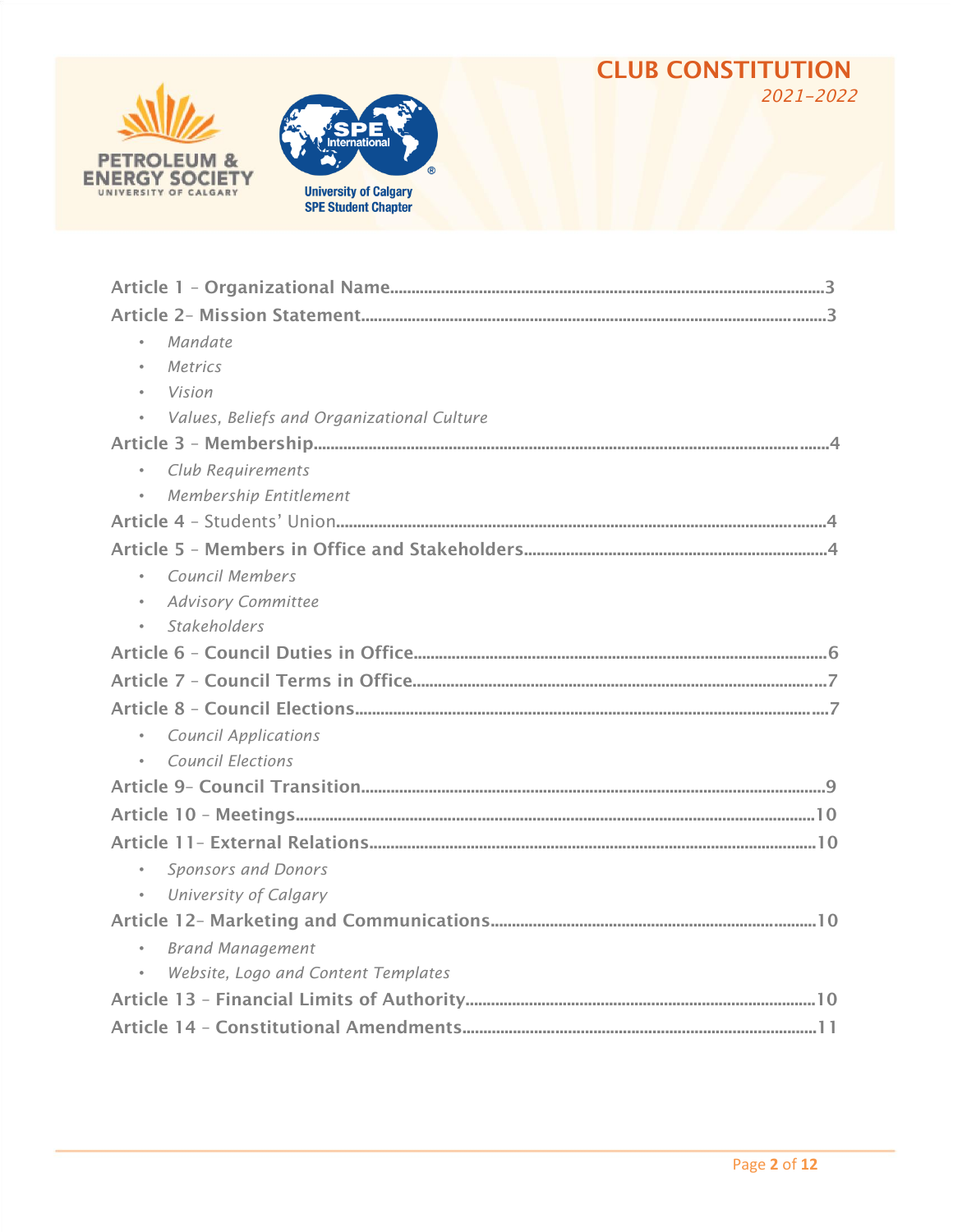

### ARTICLE 1: ORGANIZATIONAL NAME

The name of the organization shall be The U of C Petroleum and Energy Society, hereinafter referred to as the Petroleum and Energy Society or PES.

#### ARTICLE 2: MISSION STATEMENT

Mandate. The U of C Petroleum and Energy Society is a non-profit organization run by undergraduate students with the fundamental purpose of creating an informed, knowledgeable, and connected student workforce in the energy industry. We believe that by equipping students with a solid foundation of knowledge, experience, and networks, they will gain a competitive edge when entering industry.

Metrics. To fulfill our mandate, we will target four key areas of student development in our efforts. They include:

- a) Professional Development
- b) Experiential Learning
- c) Networking
- d) Social Responsibility

Vision. The following metrics have been identified to represent PES:

- a) Professional
- b) Opportunities
- c) Connections

#### Values, Beliefs, and Organizational Culture

- a) We agree that the goals of the organization take precedence over our personal goals for the organization.
- b) We respect and honour diversity of thought, perspective and background.
- c) We believe that hard work, team communication and personal accountability are the keys to our success.
- d) We accept the responsibility to voice our opinions and to give due consideration to those voiced by our fellow council members regarding organizational issues and decisions.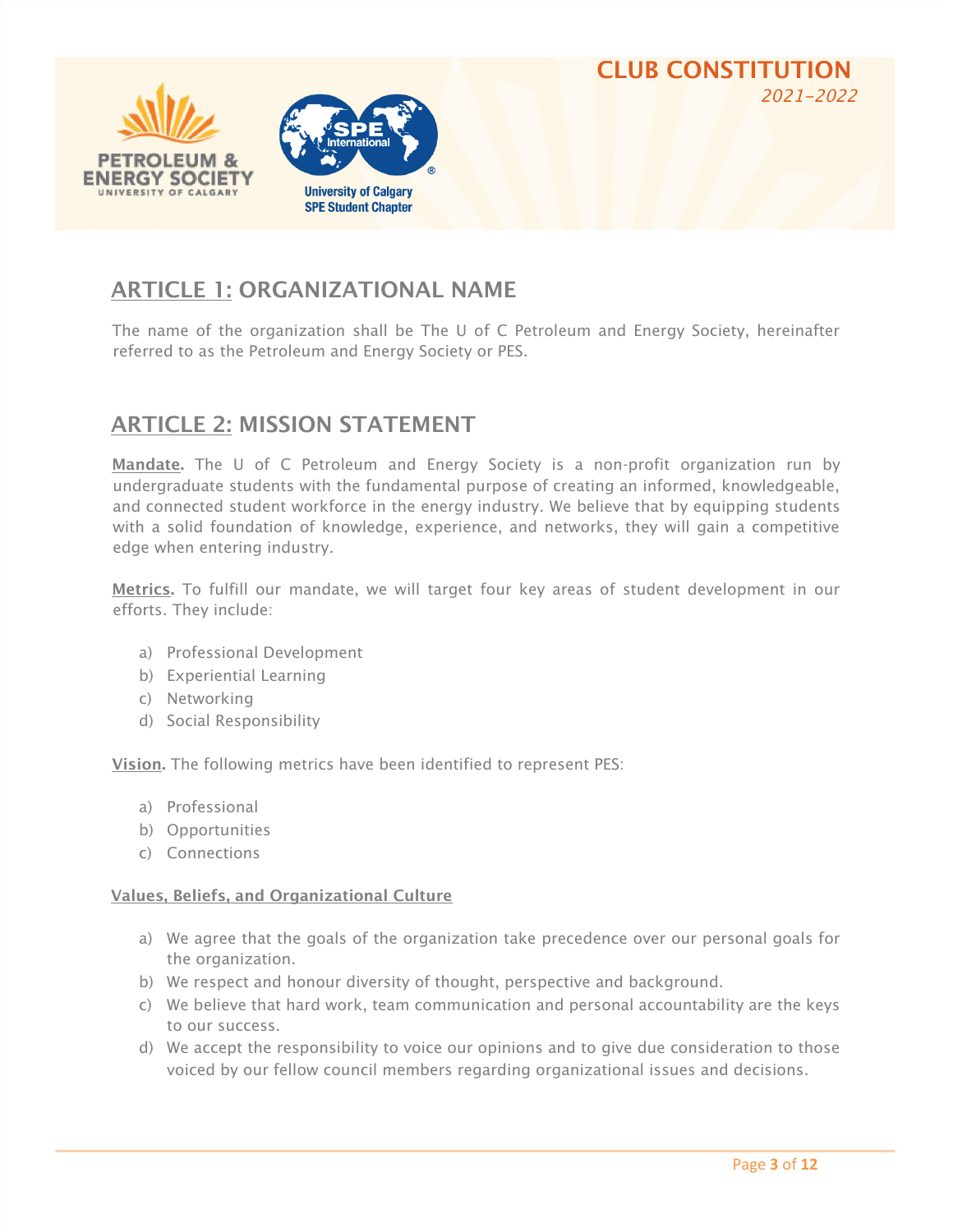



- e) We agree to evaluate major decisions on a majority basis with the final rule given to the President or Co-Presidents.
- f) We agree to conduct ourselves in a professional manner in dealing with all internal and external activities and networks pertaining to the organization.
- g) We agree to encourage and support ourselves and our fellow council members to exhibit leadership in our school and broader community.

#### ARTICLE 3: MEMBERSHIP

Club Requirements. Membership is open to any student of the University of Calgary. A valid membership shall be recognized for the term May to April of the following academic year. Membership may be obtained by paying a membership fee determined by the club executive, not less than \$5.00. At all times the Petroleum and Energy Society will have a minimum of twenty members, two-thirds of which are active members of the Students' Union.

#### Membership Entitlement

- a) Individuals who pay the club membership fee will receive a membership.
- b) Members have the privilege of taking part in all club activities including elections.

#### ARTICLE 4: STUDENTS UNION

The Petroleum and Energy Society acknowledges and will abide by the Students' Union by-laws and policies unless otherwise approved by the Student's Union Club Committee. We are aware that the Petroleum and Energy Society will be de-sanctioned as a Students' Union club if a policy or by-law is contravened without ratification by the Student's Union Club Committee.

#### ARTICLE 5: MEMBERS IN OFFICE AND STAKEHOLDERS

Council Members. The 2021-2022 organizational structure will follow the format outlined in Fig. 1. Within the organizational structure, there are three levels of student volunteer positions, they include: Senior Council (also referred to as President or Co-Presidents and Vice Presidents); Directors; and Auxiliary Council. President and Vice President positions require a high level of accountability as well as group and time management skills. Director positions are focused on specific tasks surrounding the planning and logistics of club activities and are suited for more

CLUB CONSTITUTION

2021-2022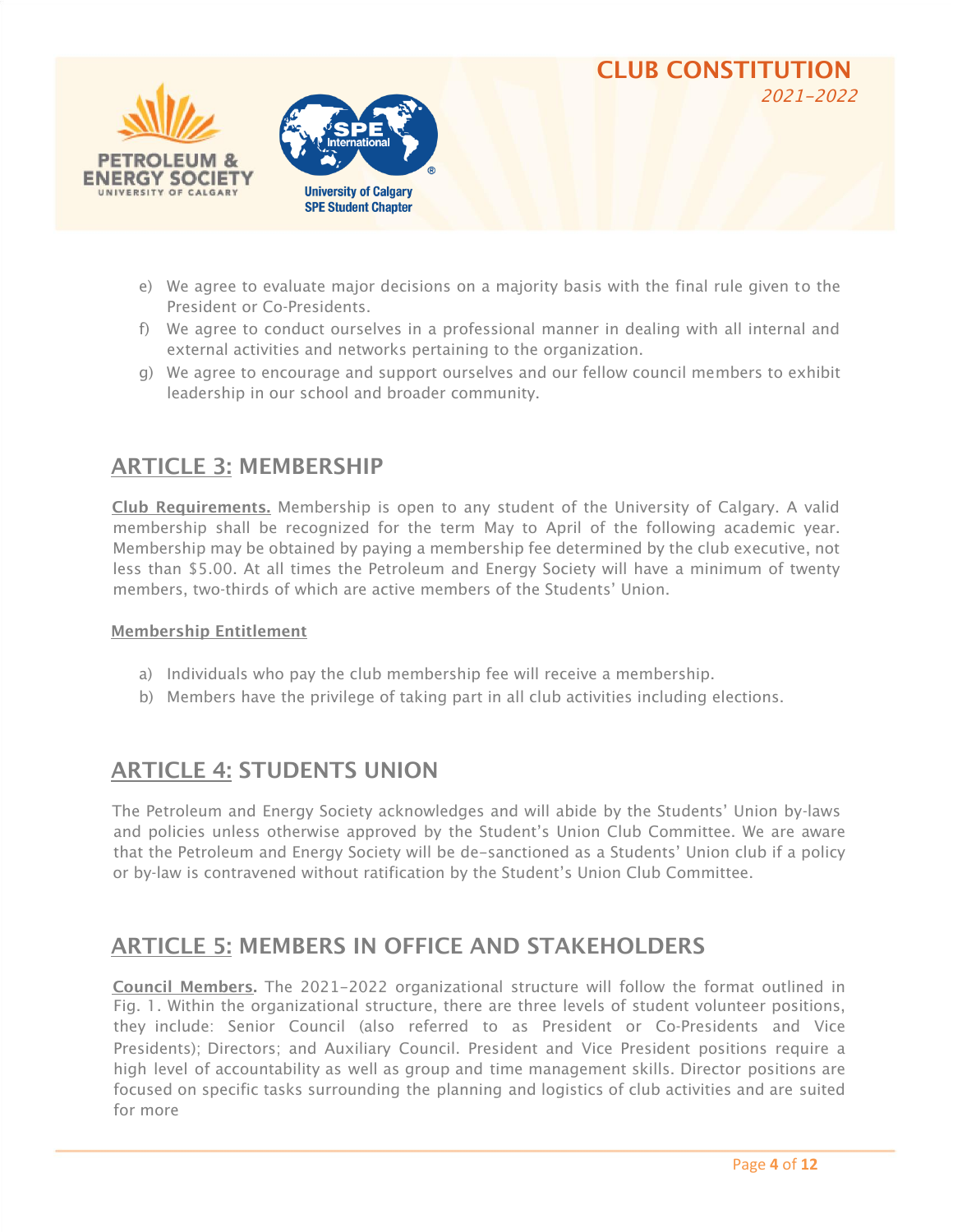



entry-level candidates. The SPE Student Chapter Officers shall be designated as the council members fulfilling the following roles:

| <b>SPE Student Chapter Officer</b> | <b>PES Council Member Role</b> |
|------------------------------------|--------------------------------|
| President                          | President or Co-Presidents     |
| Vice-President                     | <b>VP</b> Internal             |
| Treasurer                          | <b>VP Finance</b>              |
| Secretary                          | <b>VP Communications</b>       |

Advisory Council. The purpose of the advisory council is to provide guidance, support, and experience involving major decisions, conflicts, and opportunities that face the current council. The advisory council will be comprised of at least one of the following members:

- a) The SPE designated Faculty Representative
- b) SPE Calgary Section Chair
- c) SPE Calgary Educational Support Committee
- d) SPE YP Calgary Section Chair

Stakeholders. Stakeholders may include but are not limited to:

- a) Council members of the society (including advisory)
- b) Members of the society
- c) Sponsors and donors to the society
- d) Affiliated corporate and non-corporate organizations with the society

CLUB CONSTITUTION

2021-2022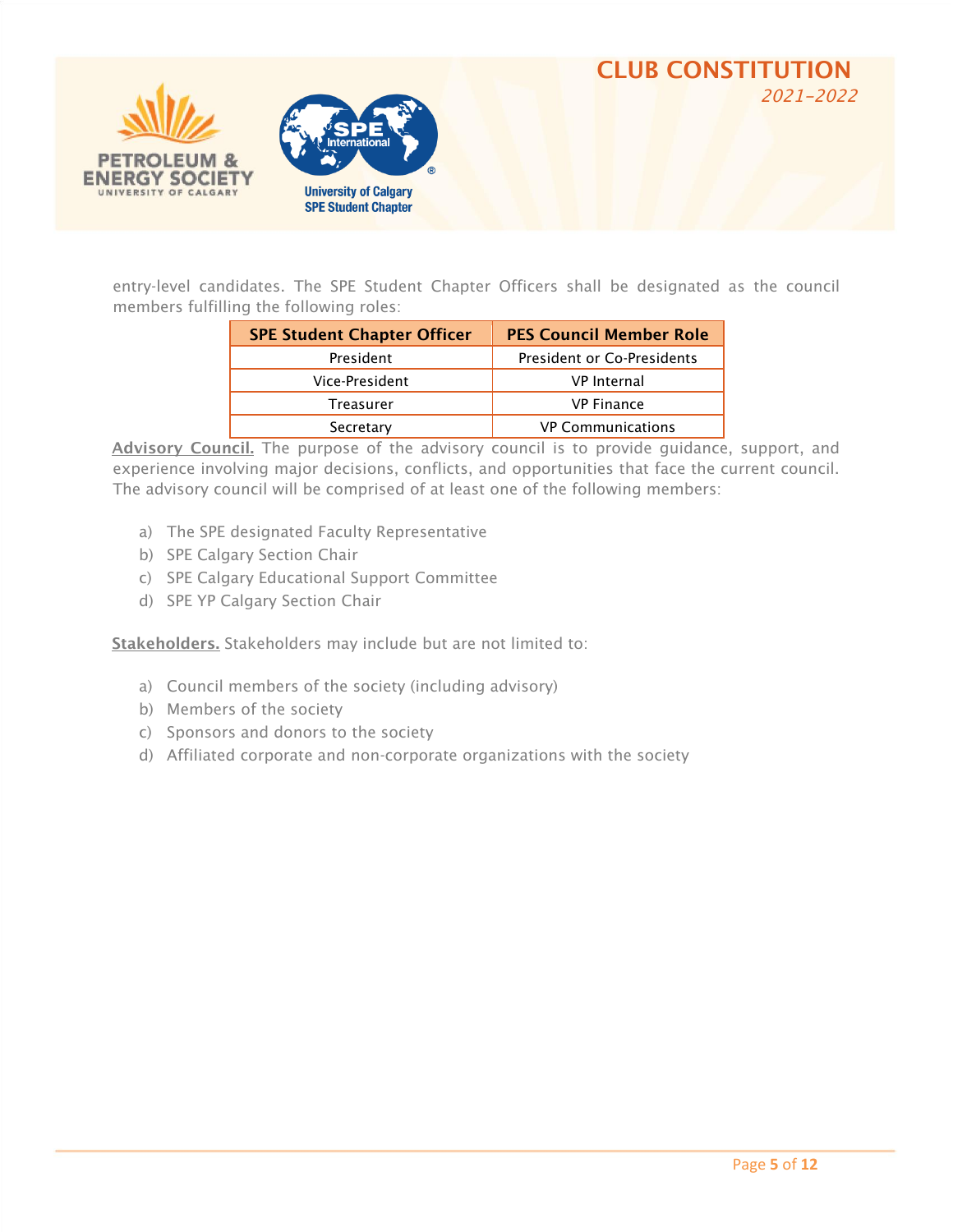



## ARTICLE 6: COUNCIL DUTIES IN OFFICE

Council members are responsible for adhering to the following duties:

- a) Each Senior Council member is required to attend all meetings of the Club, to the best of their ability.
- b) The council shall adhere to the Petroleum and Energy Society constitution and utilize it for reference regarding operational decisions. The constitution must be read through by each senior council member by the start of the academic year.
- c) In the case of a Senior Council position requiring termination, the Senior Council must have a majority vote to terminate the position in question with the best interest of the club at the forefront of the decision. The responsibilities of the terminated position will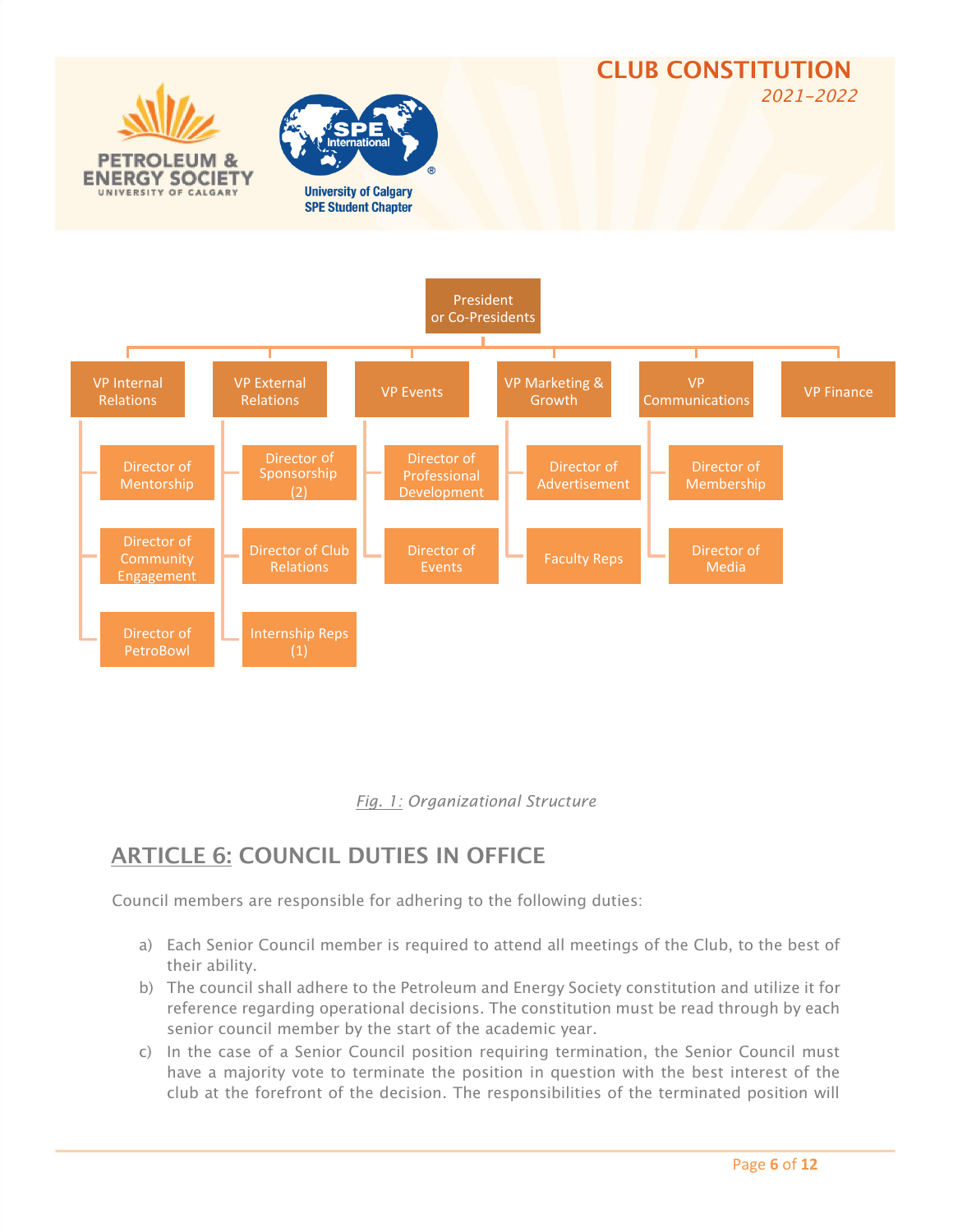



be immediately reallocated to other Senior Council members or if deemed necessary can be fulfilled by a majority vote of the Senior Council for a new personnel to join council.

CLUB CONSTITUTION

*202*1-2022

- d) In the case of a Director or Representative position requiring termination, the Senior Council must follow the aforementioned practice in bullet c) of Article 6.
- e) The VP Communications is responsible to ensure that minutes are taken at all club meetings. If unavailable, they must have a pre-assigned replacement.
- f) The Senior Council shall be responsible for submitting the Annual Report to the Students' Union by the due date each year.
- g) The Senior Council shall be responsible for submitting the Annual Report to the Society of Petroleum Engineers by the due date each year.

## ARTICLE 7: COUNCIL TERMS OF OFFICE

The term of office for all council positions shall commence May 1<sup>st</sup> and end on April 30<sup>th</sup> of the following academic year.

## ARTICLE 8: COUNCIL ELECTIONS

Council Applications. Candidates applying for incoming President or Co-President and council positions must meet the following requirements:

- a) Presidential selection process:
	- i. Must be an active member in good standing of the Schulich School of Engineering ii. Must have previously served on PES council (in any type of role)
	- iii. Outgoing senior council pre-screens all Presidential applications and selects top two based on:
		- i. Previous PES Experience—50%
		- ii. Leadership Experience—30%
		- iii. iii. Vision for Club—20%
- b) Applicants must meet criteria to pass pre-screen process
- c) Submitted applications forms for Presidential candidates must include at least the following:
	- i. Identification and contact information
	- ii. First and second choice of council position
	- iii. Personal resume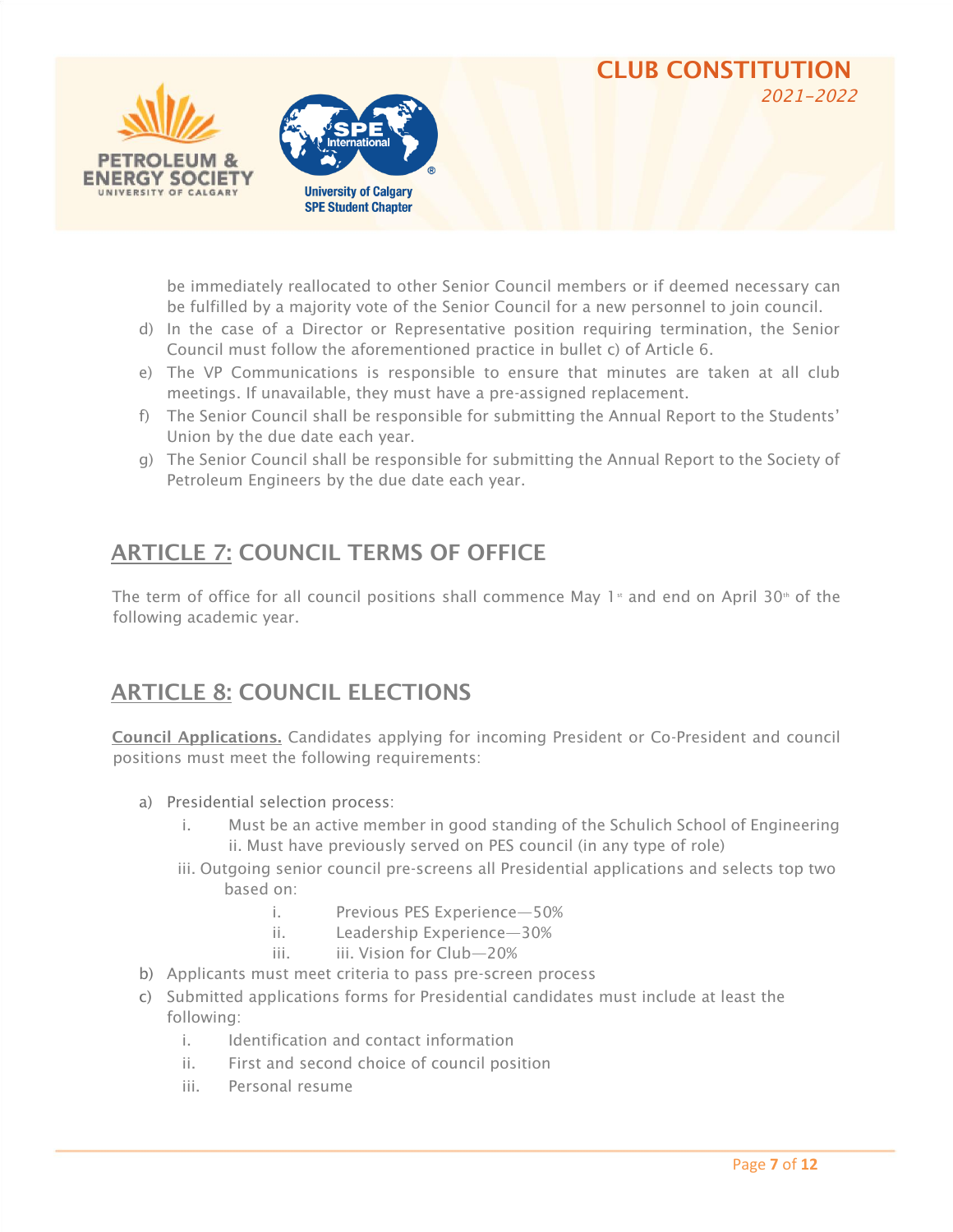#### CLUB CONSTITUTION *202*1-2022





- iv. Cover letter describing Club vision for the upcoming academic year
- d) Submitted application forms for council positions must include at least the following:
	- i. Identification and contact information
	- ii. First and second choice of council position
	- iii. Extra-curricular activities and related skills
- e) Must attend Annual General Meeting and Presidential election
- f) Incoming President or Co-Presidents must meet with outgoing senior council within one week of election to select the remainder of the incoming council.

#### Council Elections

- a) The election of a new club President or Co-Presidents must take place at the Annual General Meeting (AGM).
- b) The AGM shall take place no later than the end of the third week of March.
- c) The selection of club Council must be complete no later than March 31<sup>st</sup>.
- d) Prior to the AGM, the Council shall appoint a Chief Election Officer (CEO) for the upcoming election. The CEO must be a person who is not running in the upcoming election and can be:
	- i. A member of the Advisory Council
	- ii. An University of Calgary Faculty Member
- e) The CEO shall not vote in the upcoming election.
- f) The Senior Council shall be responsible for all duties associated with the upcoming election and shall provide a minimum of two weeks' notice to all club members of the upcoming election.
- g) In the event of a tie the following criteria will be used to select the Incoming President:
	- i. The Outgoing Executive Council will have a majority vote, any Executive currently running in the Election is not eligible to vote
	- ii. In the case of a further tie the CEO shall be given a vote
- h) Following the election, the incoming President or Co-Presidents will meet with the outgoing senior council to elect incoming senior council. Vice President selection will be evaluated between the incoming President or Co-Presidents and outgoing senior council. Final decision will be given to the incoming President or Co-Presidents with guidance from the outgoing senior council.
- i) Director and auxiliary council selection will be completed by the incoming Senior Council, with guidance from the outgoing council if requested.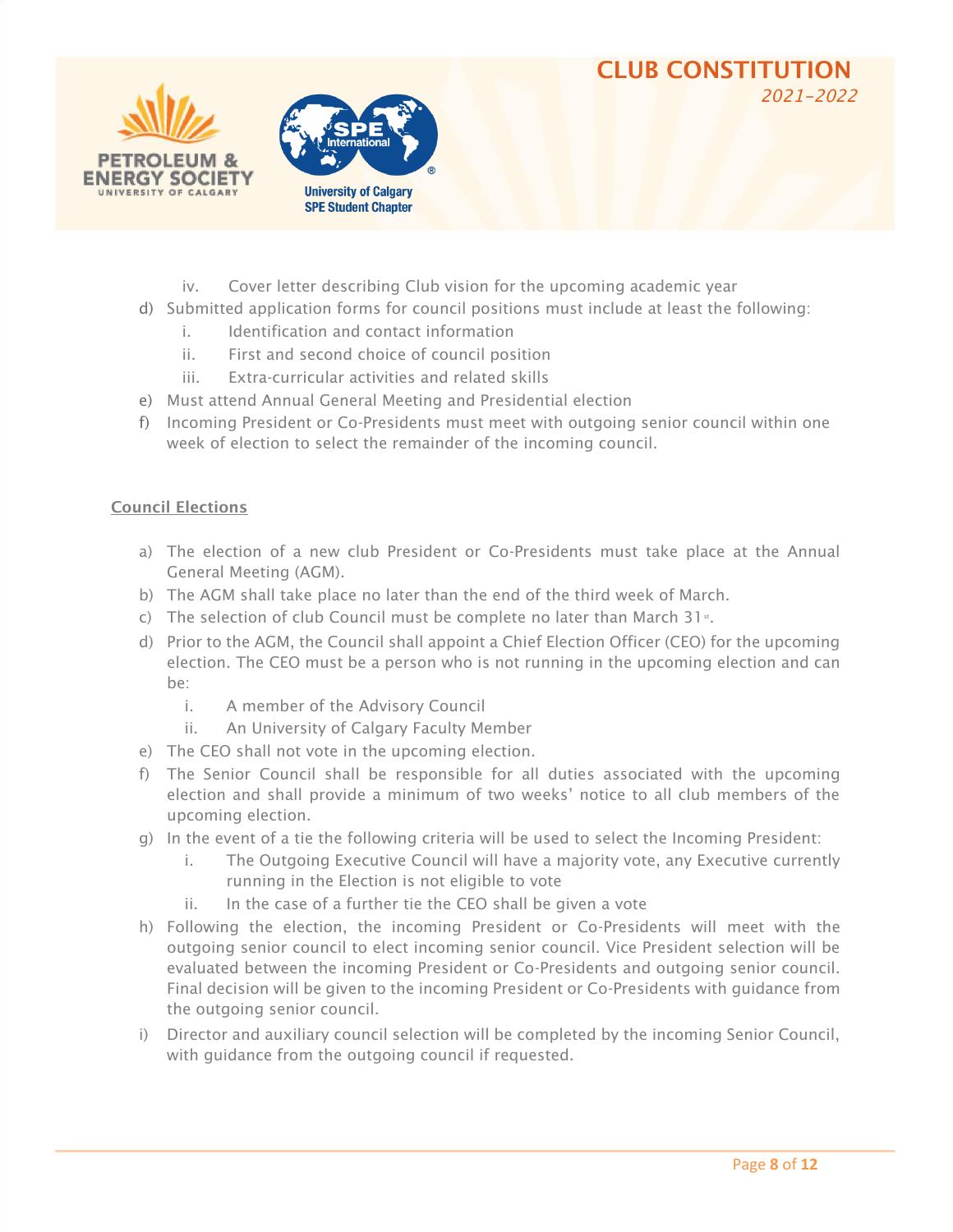



## ARTICLE 9: COUNCIL TRANSITION

- a) During the period from the end of the second week of April until the first day of May, when the new Council will assume office, it is the responsibility of the departing Council to orient the newly elected council officers to their roles. This includes teaching the incoming executive about club and Student Union policies and procedures, transitioning custodianship of club records and materials (including office and mailbox keys, locker combinations and all passwords to all club email accounts), and preparing the new Council to be effective in their roles for the next year's work.
- b) It is the responsibility of the departing President or Co-Presidents to ensure that all club requirements to the Student Union, including submission of a complete annual report and the removal of all club records and materials from the club office and locker, have been fulfilled before the incoming Council assumes office.
- c) It is the responsibility of the departing President or Co-Presidents and VP Finance to bring all accounts up to date to the end of the fiscal year, and to prepare any required financial statements of the club. In addition, the outgoing VP Finance must arrange with the respective incoming Council for the transition of the club bank accounts into the incoming VP Finance and VP Internal Relations names. These tasks are to be completed and their outputs delivered to the new Council no later than the last day of April.
- d) It is the responsibility of the incoming Council to assume custody of all club records and materials and accountability for all financial activities of the club and for all club requirements to the Student Union commencing with the first day of May.
- e) In a situation where the outgoing council has approved an event or trip to take place in the May immediately following transition and has communicated the details and budget to the incoming council, the outgoing President or Co-Presidents and council must maintain communication on event details and budget with the incoming senior council. Any logistical changes are subject to the discretion of both councils.

CLUB CONSTITUTION

*202*1-2022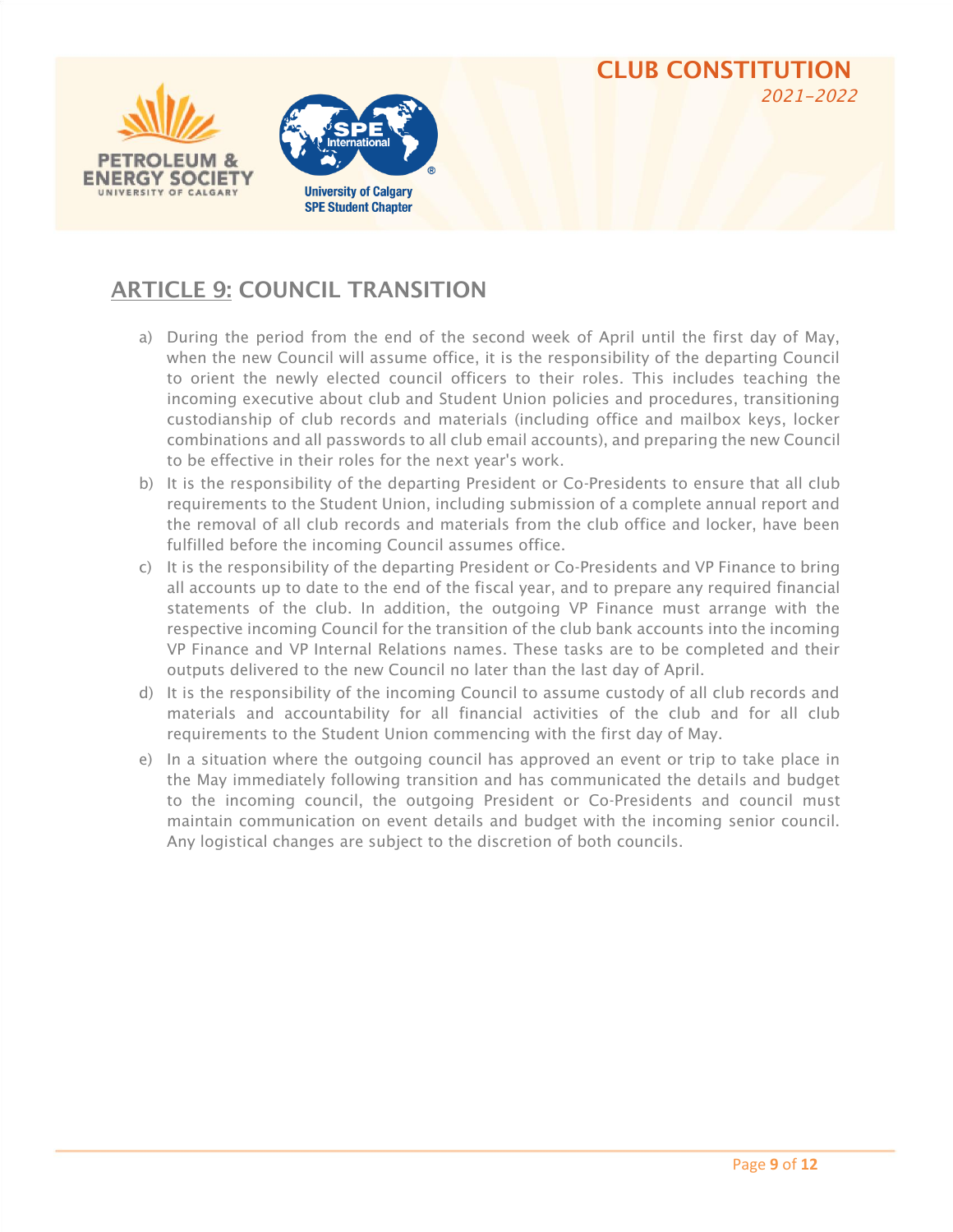



## ARTICLE 10: MEETINGS

The President or Co-Presidents may call a Council meeting at any time, on at least 24 hours notice. There shall be at least one Council meeting every two weeks during the academic year (September to April). It is recommended that weekly meetings be held and all senior council attend. It is also recommended to have a meeting in April coinciding with the Council transition.

## ARTICLE 11: EXTERNAL RELATIONS

Sponsors and Donors. A corporate sponsorship package should be used as a guideline for all sponsorship activities. At minimum, the following sections must be included in the corporate sponsorship package:

- a) The mandate for the Petroleum and Energy Society
- b) A corporate investment table that clearly indicates the different levels of sponsorship and their associated benefits
- c) Past partners for the previous academic year

University of Calgary. As ambassadors of the University of Calgary, all PES council are responsible for conducting themselves ethically and responsibly in all facets of the Club's operations. In addition, policies governing the University of Calgary and the Schulich School of Engineering must also be adhered to regarding sponsorship activities.

#### ARTICLE 12: MARKETING AND COMMUNICATIONS

Brand Management. All communications and marketing material should reflect the core vision of PES (as seen in Article 2): Professional, Connections, Opportunities, FUN. If changes are made to the vision of PES as seen in Article 2, communications and marketing material should reflect the revised vision.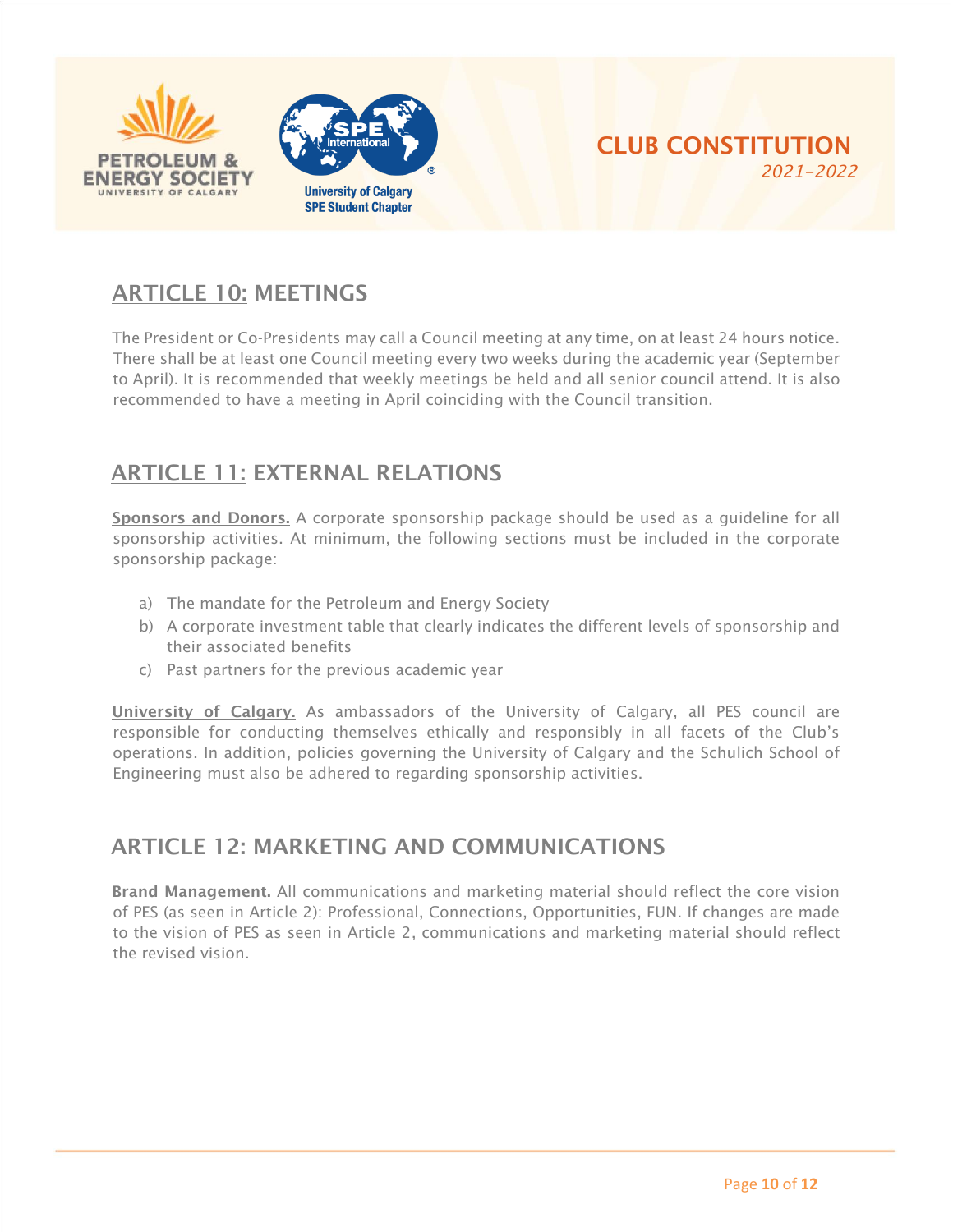



## ARTICLE 13: FINANCIAL LIMITS OF AUTHORITY

- a) All expenditures must be made ethically for the benefit of PES. Expenditures must not be made to benefit an individual(s).
- b) All expenditures derived from sponsorships or University funds must reflect the proposals made within the Corporate Sponsorship Package and University funding applications.
- c) All funds dispersed from the account require approval from two of the three signatories on file. i.e. President or Co-Presidents, VP Internal, VP Finance.
- d) All cheques must be signed by two of the three signatories on file. i.e. President or CoPresidents, VP Internal, VP Finance.
- e) All sources of income acquired by the society must be documented by the VP Finance, and overseen by the President or Co-Presidents.
- f) It is the responsibility of the President or Co-Presidents and VP Finance to produce a working financial model prior to entering the academic year. The model shall include at least a club budget and cash-flow analysis.
- g) It is the responsibility of the VP Finance to keep accurate and up to date records of club transactions, actual budget, and an actual cash-flow analysis.

## ARTICLE 14: CONSTITUTIONAL AMENDMENTS

This constitution shall comprise the operating basis of the Petroleum and Energy Society. All amendments to this document must be ratified by a majority vote of senior council members. A copy of the amended constitution must be included in the Student Union Annual Report.

- a) Changes to the constitution shall only be made based upon majority senior council vote and may occur up to twice per academic year, whereby the academic year begins May  $1<sup>s</sup>$ and concludes April 30th.
- b) Mission Statement
	- i. Changes to the mandate, metrics and vision can be done only in accordance with changes to the constitution.
	- ii. The mandate of PES should always reflect the enhancement of knowledge, experience and networks of club members.
- c) Office and Duties
	- i. Changes to the organizational structure can be done only in accordance with changes to the constitution. Exceptions apply for 'representative' or 'consultant' titled positions, which can be added or subtracted on a yearly basis at the discretion of the President or Co-Presidents. Additional Director positions may also be created on a yearly basis provided they are approved by the majority of the senior council.